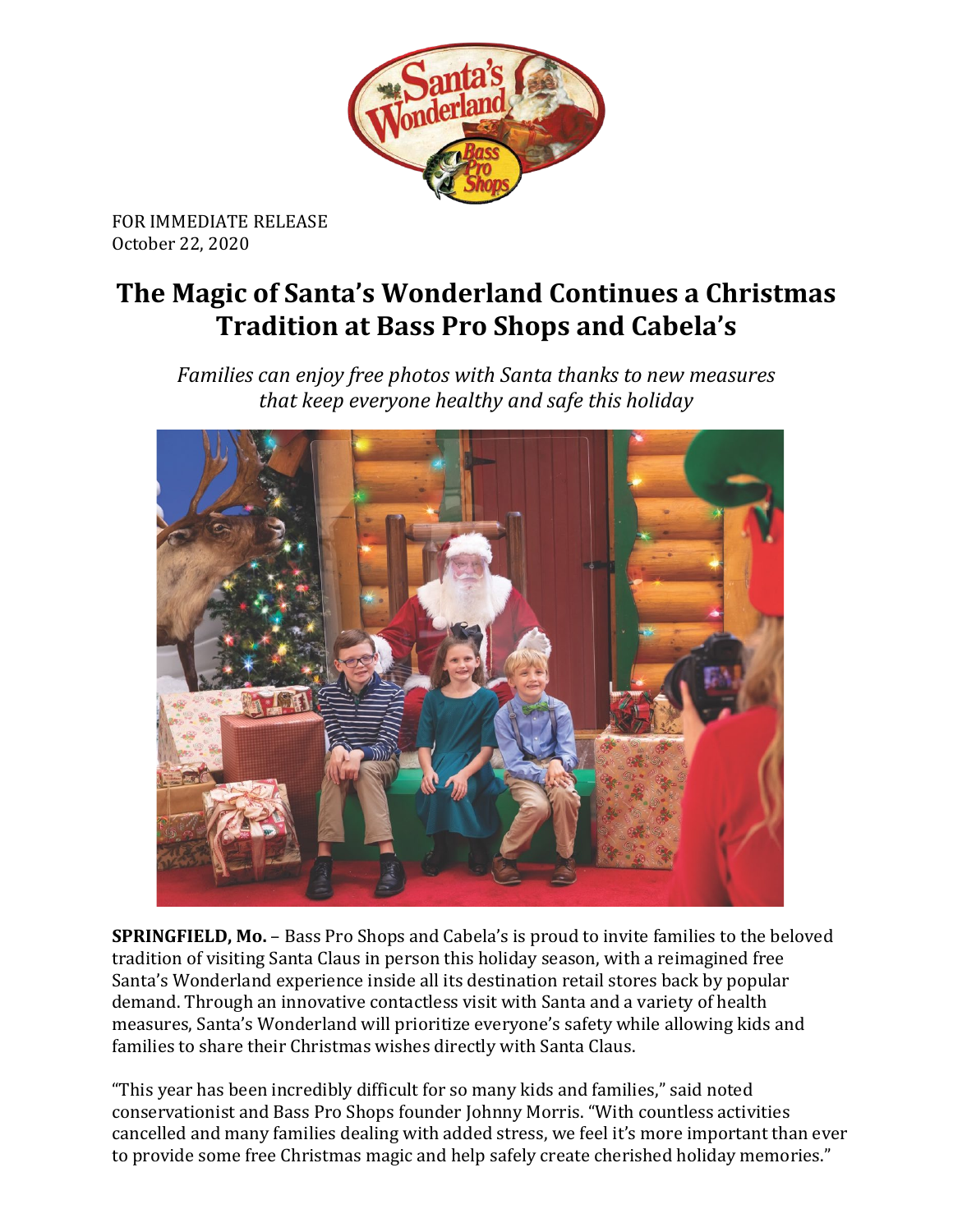Despite a trying year, American families remain strongly committed to maintaining the warmth and joy of Christmas this holiday season. A recent national survey found that 92 percent of American parents with children under 10 years-old want to hold on to holiday traditions as much as possible this year, with three in five parents comfortable taking their kids to see Santa with safety protocols in place.



## **Safely Sharing the Wonder of Christmas**

Bass Pro Shops and Cabela's is applying a comprehensive approach to help ensure everyone's safety throughout the event. The company's COVID procedures have been recognized and applauded by governors and health departments alike as a best practice for other retailers and public facilities. The enormous destination stores – home to massive aquariums and giant wildlife displays – offer plenty of space for immersive family fun, with safety precautions designed to be easy and fun for all ages. Key elements include:

- **Free Digital Reservations**: Advance digital reservations are required for all guests and can be made online. Spots are limited to allow appropriate physical distancing and additional cleaning.
- **Temperature Screening:** All families and team members will complete temperature screening with a non-contact thermometer prior to entering Santa's Wonderland.
- **Magic Santa Shield:** An innovative, glare-free clear protective barrier will be in place between Santa and families at all times to allow for a contactless experience. The shield is cleaned and sanitized between each visit.
- **Physical Distancing:** Families will standby in a designated area away from other shoppers with fun winter wonderland-themed floor decals and signage to ensure a safe distance.
- **Santa's Sanitation Squad**: Santa's team of elves will clean all surfaces between each visit and frequently ensure all safety measures are being implemented correctly.
- **Face coverings**: All team members throughout the store are required to wear face coverings. Customer requirements vary by location based on local public health guidelines.